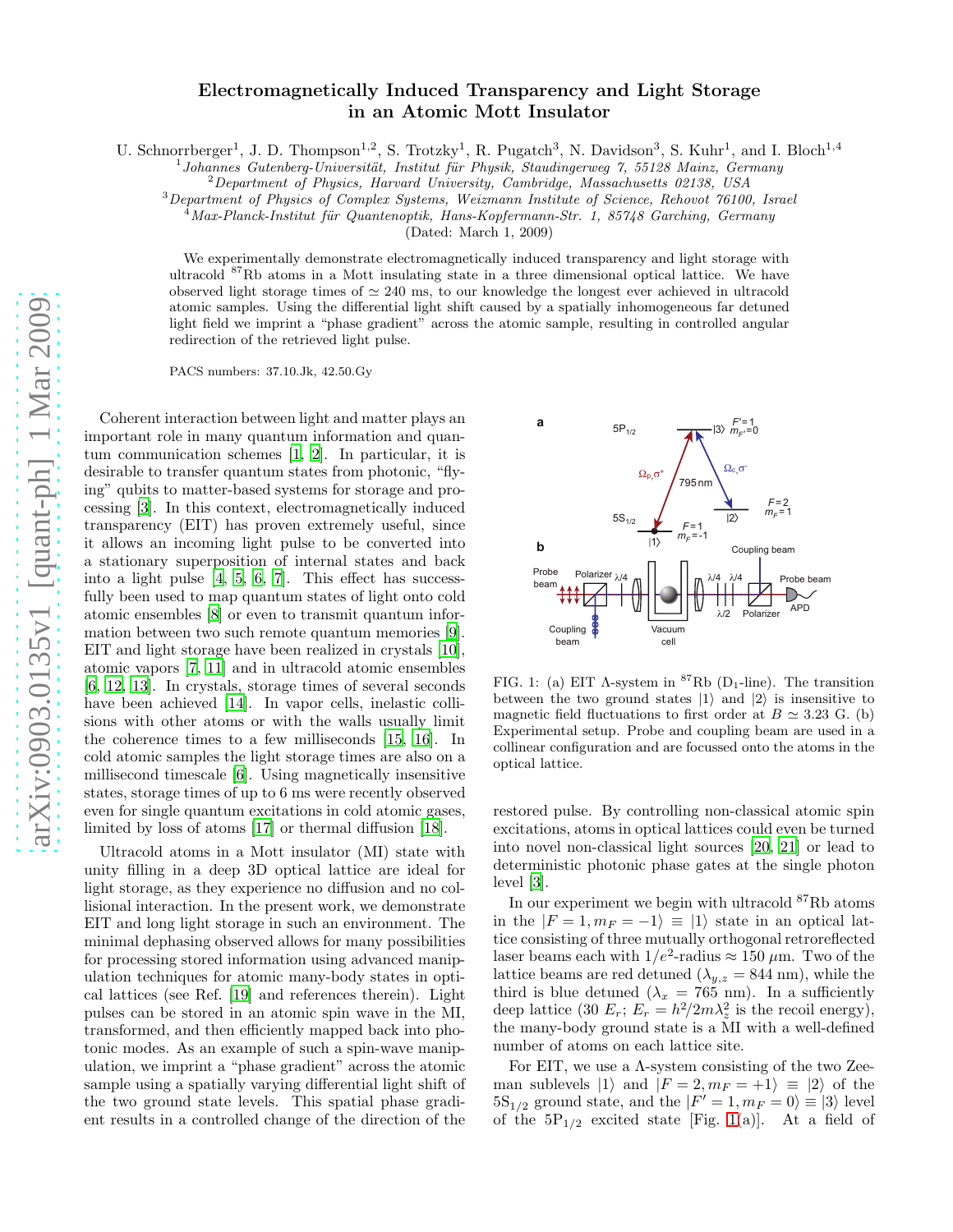

<span id="page-1-0"></span>FIG. 2: Observation of EIT in a Mott insulator. Shown is the fraction of atoms transferred from  $F = 1$  to  $F = 2$  by a 200 ms probe laser pulse, as a function of the two-photon detuning  $\delta = \omega_p - \omega_c - \omega_{21}$ . The observed EIT window has a width of 81(10) Hz. The inset shows the total lineshape. The red line is a prediction from a rate equation model (see text).

 $B \simeq 3.23$  G, the states  $|1\rangle$  and  $|2\rangle$  have the same firstorder Zeeman shift [\[22\]](#page-3-21). The coupling laser light with Rabi frequency  $\Omega_c$  is  $\sigma^-$ -polarized and is resonant with the  $|2\rangle \leftrightarrow |3\rangle$  transition. The probe laser (Rabi frequency  $\Omega_p$ , frequency  $\omega_p$ ,  $\sigma^+$ -pol.) is phase locked to the coupling laser with a difference frequency corresponding to the ground state hyperfine splitting. We use a collinear arrangement of probe- and coupling beams [Fig. [1\(](#page-0-0)b)] in order to avoid momentum transfer to the atoms. The two beams are overlapped on a Glan-Thompson polarizer before a  $\lambda/4$  waveplate converts the linear into circular polarizations. A lens system focusses the beams onto the atomic sample. The coupling beam has a  $1/e^2$ radius of  $\simeq$  150  $\mu$ m, much larger than the diameter of the atomic sample (typically 26  $\mu$ m), in order to facilitate the alignment and to create a spatially homogeneous coupling laser field. The probe laser beam has a radius of  $\simeq$  40  $\mu$ m. The outgoing beams are separated using polarization optics (suppression ratios of  $10^3 - 10^4$ ) and the probe beam is directed onto an avalanche photodiode (APD, Analog Modules 712A-4).

We first observe EIT, in particular the existence of a narrow transmission window, in an atomic sample of  $\simeq 9 \times 10^4$  atoms, which in our system corresponds to a MI with only singly occupied sites. The atomic sample is an ellipsoid with radii  $r_x = 8.6 \mu m$  and  $r_{y,z} = 13.1 \mu m$ . We shine in the coupling laser  $(\Omega_c = 2\pi \times 26(5) \text{ kHz})$  and a weak probe laser pulse  $(\Omega_p = 2\pi \times 7(2) \text{ kHz})$  for 200 ms. Due to the small system size and low powers necessary to achieve such a narrow EIT window, a direct measurement of probe transmission through the atom cloud is difficult in our case. Instead, we measure the fraction of atoms transferred by the probe laser to the  $F = 2$  manifold. We first detect the number of atoms  $N_2$  in  $F = 2$ by resonant absorption imaging. A second image is taken  $500 \mu s$  later with a repumper in order to also detect the

atoms in the  $F = 1$  manifold  $(N = N_2 + N_1)$ . The graphs in Fig. [2](#page-1-0) show the relative population transfer  $N_2/N$  as a function of the two-photon detuning. We observe an EIT transmission window  $(81(10)$  Hz FWHM) at the center of the absorption line. We calculate the fraction of atoms pumped from  $|1\rangle$  into the  $F = 2$  manifold by a rate equation model. It includes the analytic expression for the linear susceptibility given in Ref. [\[4\]](#page-3-3) and also accounts for the inhomogeneous optical depth (OD), which arises from the ellipsoidal cloud shape. To explain the observed population transfer to  $F = 2$  also at the center of the EIT window, we include a decay rate of the  $|1\rangle-|2\rangle$  coherence  $\gamma_{21} = 2\pi \times 10$  Hz and transfer to  $F = 2$ by a fraction of  $\pi$ -polarized probe laser light  $(\Omega_p^{\pi})$  on the  $|1\rangle \rightarrow |F'=1, m_F = -1\rangle$  transition. The best agreement with the data is obtained with  $\Omega_c = 2\pi \times 27$  kHz,  $\Omega_p = 2\pi \times 3.9$  kHz and  $\Omega_p^{\pi} = 0.2 \Omega_p$  (red line in Fig. [2\)](#page-1-0), which are close to the measured values.

As a second experiment, we demonstrate the storage of light pulses (Fig. 3). After turning on the coupling beam, we apply a Gaussian-shaped probe pulse with 2.8  $\mu$ s FWHM. At the peak of this pulse, we shut off the probe and coupling beams simultaneously, within less than 50 ns. After waiting for a variable storage time, we turn on the coupling beam again and monitor the restored probe pulse on an APD. The second, retrieved pulse is much smaller than the first, incident pulse. From the ratio of their areas, we estimate the storage efficiency to be  $3\%$  for a large thermal cloud [Fig. 3(a)] and  $0.3\%$ for the MI. The small efficiency is partly caused by the mismatch of the size of the probe beam and the atomic



<span id="page-1-1"></span>FIG. 3: Light storage. (a) Intensity of coupling (probe) beams, recorded on a photodiode before (after) the atomic sample during a light storage experiment with  $3 \mu s$  storage time in a thermal cloud ( $\Omega_c = 2\pi \times 4.9$  MHz,  $\Omega_p =$  $2\pi \times 920$  kHz,  $\simeq 10^6$  atoms) (b) Retrieved pulses for storage times of  $t_s = 1$  ms, 200 ms, 400 ms (from top to bottom) in a Mott insulator. Traces are offset for better visibility  $(\Omega_c = 2\pi \times 4.5 \text{ MHz}, \Omega_p = 2\pi \times 1.5 \text{ MHz}, \approx 9 \times 10^4 \text{ atoms}).$ (c) Retrieved signal (relative to the signal at  $t_s = 3 \mu s$ ) as a function of  $t<sub>S</sub>$ . The line is an exponential fit with decay time  $\tau = 238(20)$  ms.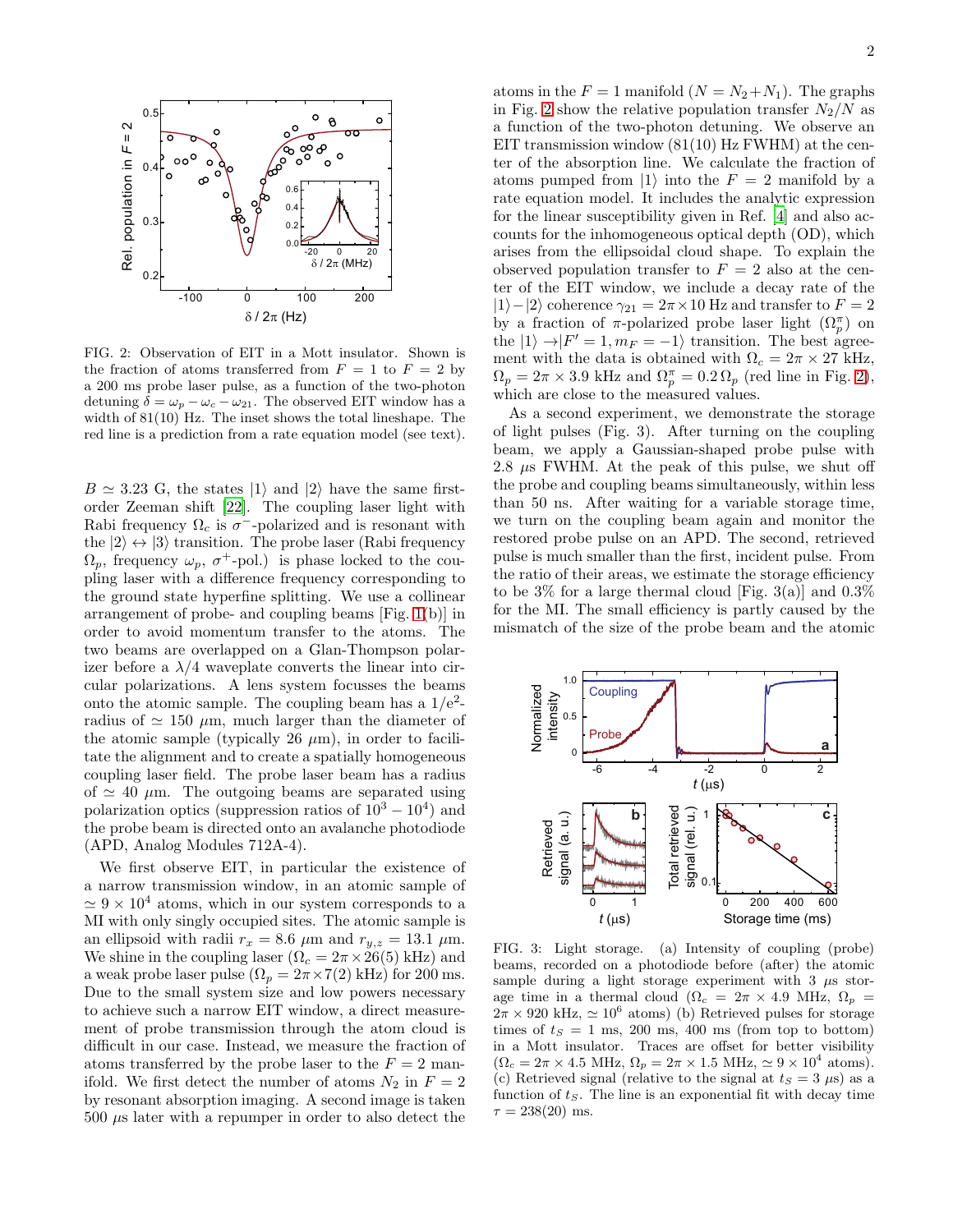sample (18% geometrical overlap for the MI), leakage of the probe beam due to the finite OD of the sample (peak OD  $\alpha = 6.3$ , see definition in Ref. [\[2\]](#page-3-1)), and due to spontaneous emission during writing and retrieval phases. From numerical simulations based on the equations in [\[23\]](#page-3-22), we estimate the efficiencies due to leakage and spontaneous emission as 11% for short storage times  $(3 \mu s)$ . The same simulations were used to reproduce the retrieved pulse shapes shown in Fig. 3(b) with no free parameters other than the amplitude. Not included in the simulations are effects due to imperfect polarizations of probe and coupling beams.

We use the energy (integrated intensity) of the restored pulse as a measure of the stored light signal. As shown in Fig. [3\(](#page-1-1)c), fitting an exponential decay to the retrieved pulse power as a function of storage time yields a decay time constant of  $\tau = 238(20)$  ms. To independently measure the coherence time of the  $|1\rangle + |2\rangle$  superposition, we performed a Ramsey experiment on the same states using an rf+microwave two-photon transition [\[22](#page-3-21)]. The visibility of the Ramsey fringes decays with a time constant of  $2\tau = 436(22)$  ms, indicating that the decay of the stored light pulse is not caused by residual coupling light present during the storage time. The factor of two arises since the Ramsey fringe contrast measures the decay of the quantum amplitude coherence [\[24\]](#page-3-23), whereas in the EIT signal we measure an intensity. A  $\pi$ -echo pulse does not restore the Ramsey signal contrast, so the decay time has to be attributed to an irreversible dephasing mechanism. We have ruled out magnetic field noise by measuring coherence times away from the "magic" field at 3.23 G. The coherence times are nearly unchanged at 6 G and 2 G, where the differential shift of the  $|1\rangle \leftrightarrow |2\rangle$ transition is at least an order of magnitude more sensitive to magnetic field fluctuations. We measured the coherence time vs lattice depth and found a maximum at  $30 - 40$   $E_r$  for our experimental parameters. This indicates that the source of the coherence decay is due to heating in the optical lattice and to finite tunneling. The latter leads to an increased probability of having more than one atom per lattice site. In this case the interaction energy in the doubly occupied sites leads to an onsite dephasing with respect to the singly occupied sites. Increasing the lattice depth improves the coherence times due to the suppression of tunneling, but in turn the heating due to spontaneous light scattering and technical noise increases. Our analysis suggests that by simply using farther detuned lattices, even longer light storage times can be achieved.

In a non-collinear geometry, the difference in the wavevectors of coupling and probe beams,  $\mathbf{k}_c - \mathbf{k}_p$ , is stored as a spatial gradient in the phase of the atomic superposition state [\[6\]](#page-3-5):

<span id="page-2-0"></span>
$$
|D\rangle = \frac{\Omega_c \left|1\right\rangle - \Omega_p e^{i(\mathbf{k}_c - \mathbf{k}_p)\mathbf{r}} \left|2\right\rangle}{\sqrt{\Omega_c^2 + \Omega_p^2}}.
$$
 (1)

Here we reverse the logic leading to Eq. [\(1\)](#page-2-0), and show



<span id="page-2-1"></span>FIG. 4: Angular deflection of a stored light pulse. (a) The deflected light pulse is detected with an EMCCD camera. (b) A detuned laser beam with a spatially varying intensity profile across the atoms creates a spatial phase gradient via the differential light shift. (c) Row sums of the CCD images from the deflected light pulse for different interaction times. Each curve is averaged over 5 runs and the background due to the coupling beam is subtracted. (d) Deflection angle  $\beta$  as a function of the interaction time  $t_{int}$  with the gradient beam. The blue line is a linear fit.

that imprinting a phase gradient on a stored-light state can change the direction of the restored pulse. This is similar to the work demonstrating deflection of light in a vapor cell by a magnetic gradient field [\[25](#page-3-24)] or by an inhomogeneous laser beam [\[26\]](#page-3-25). In our experiment, we first store a pulse in a MI with  $\simeq 2.5 \times 10^5$  atoms, and a lattice depth of 30  $E_r$  using the sequence described above ( $\Omega_c$  =  $2\pi \times 4.3$  MHz,  $\Omega_p = 2\pi \times 3.8$  MHz). Before retrieving the pulse after 10 ms storage time, we shine in an additional  $\sigma^+$  polarized laser (*w*<sub>0</sub> = 42(8) μm), aligned 20(5) μm away from the center of the atomic cloud [Fig. [4\(](#page-2-1)b)]. The laser is red detuned from the  $|2\rangle \leftrightarrow |3\rangle$  transition by −20 GHz, which causes spatially inhomogeneous light shifts  $\Delta_{1,2}(\vec{r})$  of the two ground state levels due to the Gaussian intensity profile. Shining in this laser for an